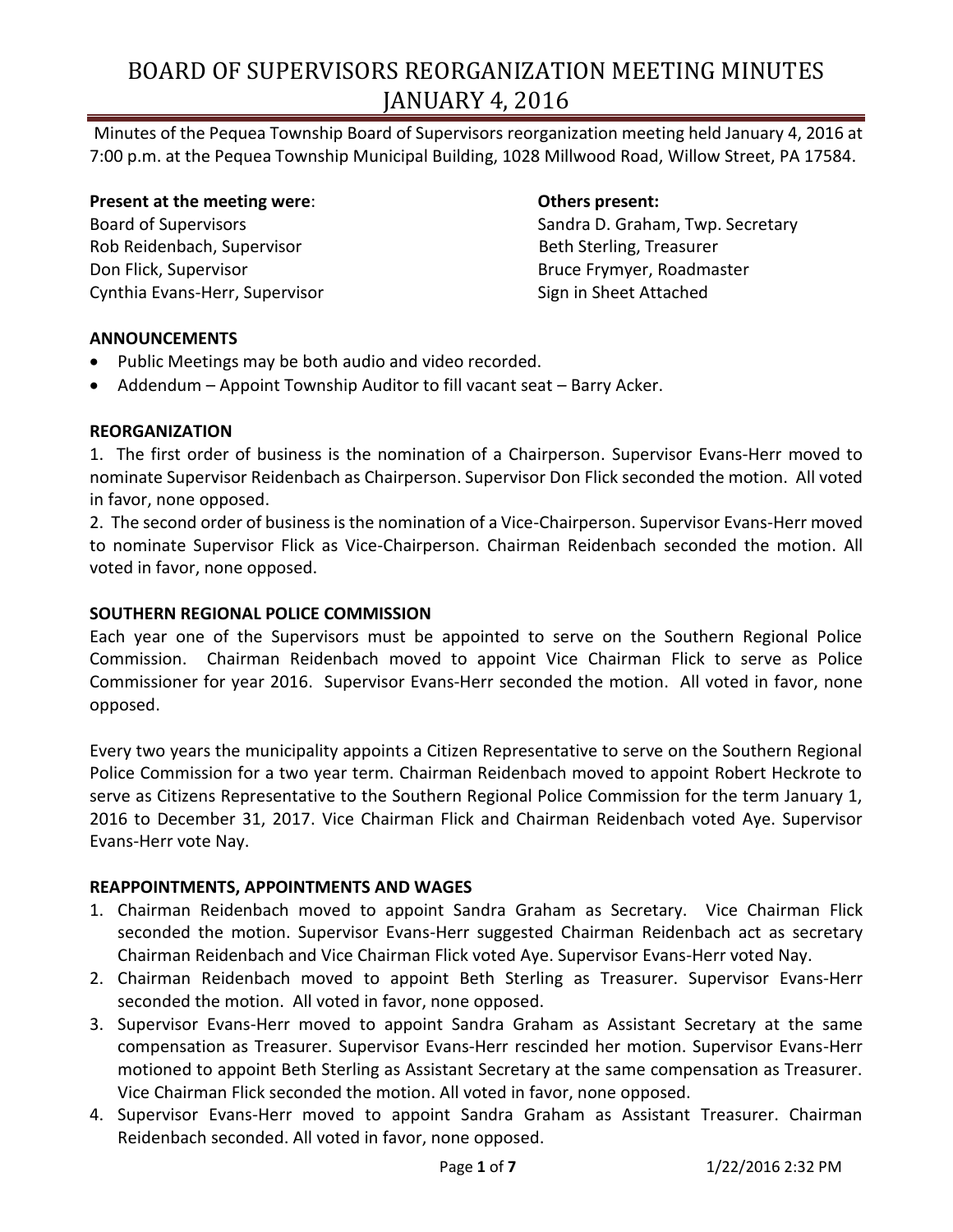- 5. Supervisor Evans-Herr moved to appoint Bruce Frymyer as Roadmaster. Chairman Reidenbach seconded the motion. All voted in favor, none opposed.
- 6. Chairman Reidenbach moved to authorize Robert Reidenbach, Chairperson of the Board of Supervisors or Bruce Frymyer, to be Duly Authorized Representative for the Declaration of Snow and Ice Emergencies as Described in Section 4 of Ordinance No. 158-2008. Supervisor Evans-Herr seconded the motion. All voted in favor, none opposed.
- 7. Chairman Reidenbach moved to appoint Sandra Graham as Open Records Officer. Vice Chairman Flick and Chairman Reidenbach Voted Aye. Supervisor Evans-Herr voted Nay.
- 8. Chairman Reidenbach moved to appoint Beth Sterling as Street Light Tax Collector. Vice Chairman Flick and Supervisor Evans-Herr simultaneously seconded the motion. All voted in favor, none opposed.
- 9. Chairman Reidenbach moved to appoint Sandra Graham as Alternate Street Light Tax Collector. Vice Chairman Flick seconded the motion. All voted in favor, none opposed.
- 10. Supervisor Evans-Herr moved to set the Treasurer Bond at \$1,000,000.00 for 2016. Chairman Reidenbach seconded the motion. All voted in favor, none opposed.
- 11. Chairman Reidenbach moved to set the Assistant Treasurer Bond at \$1,000,000.00 for 2016. Vice Chairman Flick seconded the motion. All voted in favor, none opposed.
- 12. Chairman Reidenbach moved to set the Street Light Tax Collector Bond at \$25,000.00 for 2016. Vice Chairman Flick seconded the motion. Supervisor Evans-Herr said she believes \$25,000.00 is too high considering the income received from Street Light Tax. Vice Chairman Flick withdrew his second. Chairman Reidenbach withdrew his motion. Chairman Reidenbach moved to set the Street Light Tax Collector Bond at \$15,000.00 to \$20,000.00 at the discretion of Treasurer for 2016. Vice Chairman Flick and Supervisor Evans-Herr simultaneously seconded the motion. All voted in favor, none opposed.
- 13. Chairman Reidenbach moved to set the Alternate Street Light Tax Collector Bond at \$15,000.00 to \$20,000.00 at the discretion of the Treasurer for 2016. Supervisor Evans-Herr seconded the motion. All voted in favor, none opposed.
- 14. Chairman Reidenbach moved to adopt **Resolution No. 427-2016** naming Beth Sterling, Treasurer or Sandra Graham, Assistant Treasurer as Chief Administrative Officer's as of January 4, 2016 for the purpose of carrying information to the Department of the Auditor General, and to administer funds with the Principal Financial Group. Vice Chairman Flick seconded the motion. All voted in favor, none opposed.
- 15. Chairman Reidenbach moved to approve mileage reimbursement for Supervisors and employees for use of their own vehicle for township business at the .54 cents per mile rate issued by the IRS for 2016. Supervisor Evans-Herr seconded the motion. All voted in favor, none opposed.
- 16. Chairman Reidenbach moved to keep the Personnel Policy benefits for 2016 the same as in the Personnel Policy adopted on March 19, 2015. Vice Chairman Flick seconded the motion. All voted in favor, none opposed.
- 17. Chairman Reidenbach moved to keep the township office hours at 9 am to 3:30 pm Monday through Friday and the road crew hours at the Roadmaster's discretion. Vice Chairman Flick seconded the motion. Chairman Reidenbach and Vice Chairman Flick voted Aye. Supervisor Evans Herr voted Nay.
- 18. Chairman Reidenbach moved to adopt **Resolution No. 428-2016** to appoint PNC Bank, Citizens Bank and PLGIT as depositories for Pequea Township for 2016. Supervisor Evans-Herr seconded the motion. All voted in favor, none opposed.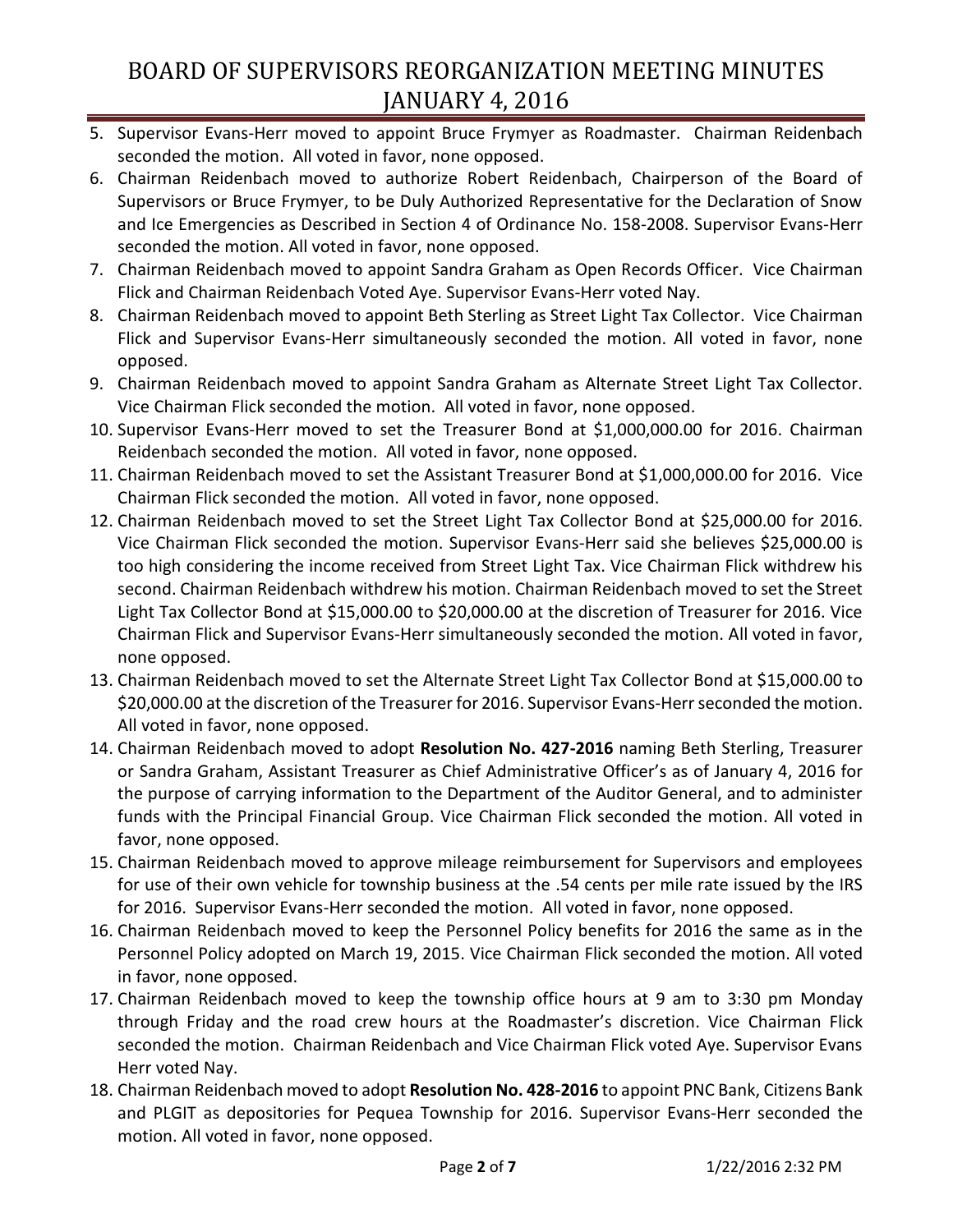- 19. Chairman Reidenbach moved to appoint Vice Chairman Flick as Volunteer Fire Company Liaison. Vice Chairman Flick seconded the motion. All voted in favor, none opposed.
- 20. Supervisor Evans-Herr moved to appoint Beth Sterling as Administrative Liaison. Motion died for lack of second. Chairman Reidenbach moved to appoint Chairman Reidenbach as Administrative Liaison. Vice Chairman Flick seconded the motion. Vice Chairman Flick withdrew his second. Chairman Reidenbach withdrew his motion. Vice Chairman Flick moved to appoint Chairman Reidenbach as Administrative Liaison. Chairman Reidenbach seconded the motion. Vice Chairman Flick and Chairman Reidenbach vote Aye. Supervisor Evans-Herr vote Nay.
- 21. Vice Chairman Flick moved to appoint Chairman Reidenbach as Road Crew Liaison. Chairman Reidenbach seconded the motion. Vice Chairman Flick and Chairman Reidenbach voted Aye. Supervisor Evans-Herr voted Nay.
- 22. Vice Chairman Flick moved to appoint Chairman Reidenbach as Legal Liaison. Chairman Reidenbach seconded the motion. Vice Chairman Flick and Chairman Reidenbach voted Aye. Supervisor Evans-Herr voted Nay.
- 23. Vice Chairman Flick moved to appoint Chairman Reidenbach as Park Liaison. Chairman Reidenbach seconded the motion. Vice Chairman Flick and Chairman Reidenbach voted Aye. Supervisor Evans-Herr voted Nay.
- 24. Chairman Reidenbach moved to appoint Vice Chairman Flick as Emergency Management liaison. Vice Chairman Flick seconded the motion. All voted in favor, none opposed.
- 25. Supervisor Evans-Herr moved to appoint Vice Chairman Flick as Voting Delegate for the PSATS State Convention with all three Supervisors authorized to attend. Motion died for lack of second. Vice Chairman Flick moved to appoint Supervisor Evans-Herr as Voting Delegate for the PSATS State Convention with all three Supervisors authorized to attend. Chairman Reidenbach seconded the motion. All voted in favor, none opposed.
- 26. Vice Chairman Flick moved to appoint Supervisor Evans-Herr to represent Pequea Township for the Community Block Grant Program in 2016. Supervisor Evans-Herr seconded the motion. All voted in favor, none opposed.
- 27. Vice Chairman Flick moved to approve Pequea Township to be a member of the Southern Lancaster County Inter-Municipal Committee for 2016 and to appoint Supervisor Cynthia Evans-Herr to represent Pequea Township at the monthly meetings. Supervisor Evans-Herr seconded the motion. All voted in favor, none opposed.
- 28. Vice Chairman Flick moved to appoint Supervisor Evans-Herr as Chairperson of the Ag Security Committee. Supervisor Evans-Herr seconded the motion. All voted in favor, none opposed.
- 29. Chairman Reidenbach moved to appoint Dave Lockard as Sewage Enforcement Officer and set the pay rate according to the 2016 SEO Rate Schedule. Supervisor Evans-Herr seconded the motion. All voted in favor, none opposed.
- 30. Supervisor Evans-Herr moved to appoint Mark Deimler of Solanco Engineering as Alternate Sewage Enforcement Officer and set the pay rate according to the 2016 Rate Schedule. Vice Chairman Flick seconded the motion. All voted in favor, none opposed.
- 31. Supervisor Evans-Herr moved to appoint Mark Deimler of Solanco Engineering as Zoning Officer, Code Enforcement Officer, and Building Code Official and set the pay rate according to the 2016 Rate Schedule. Vice Chairman Flick seconded the motion. All voted in favor, none opposed.
- 32. Chairman Reidenbach moved to appoint Rettew Associates as Alternate Zoning Officer and set the pay rate according to the 2016 Rate Schedule. Vice Chairman Flick seconded the motion. Vice Chairman Flick withdrew his second. Chairman Reidenbach withdrew his motion. Chairman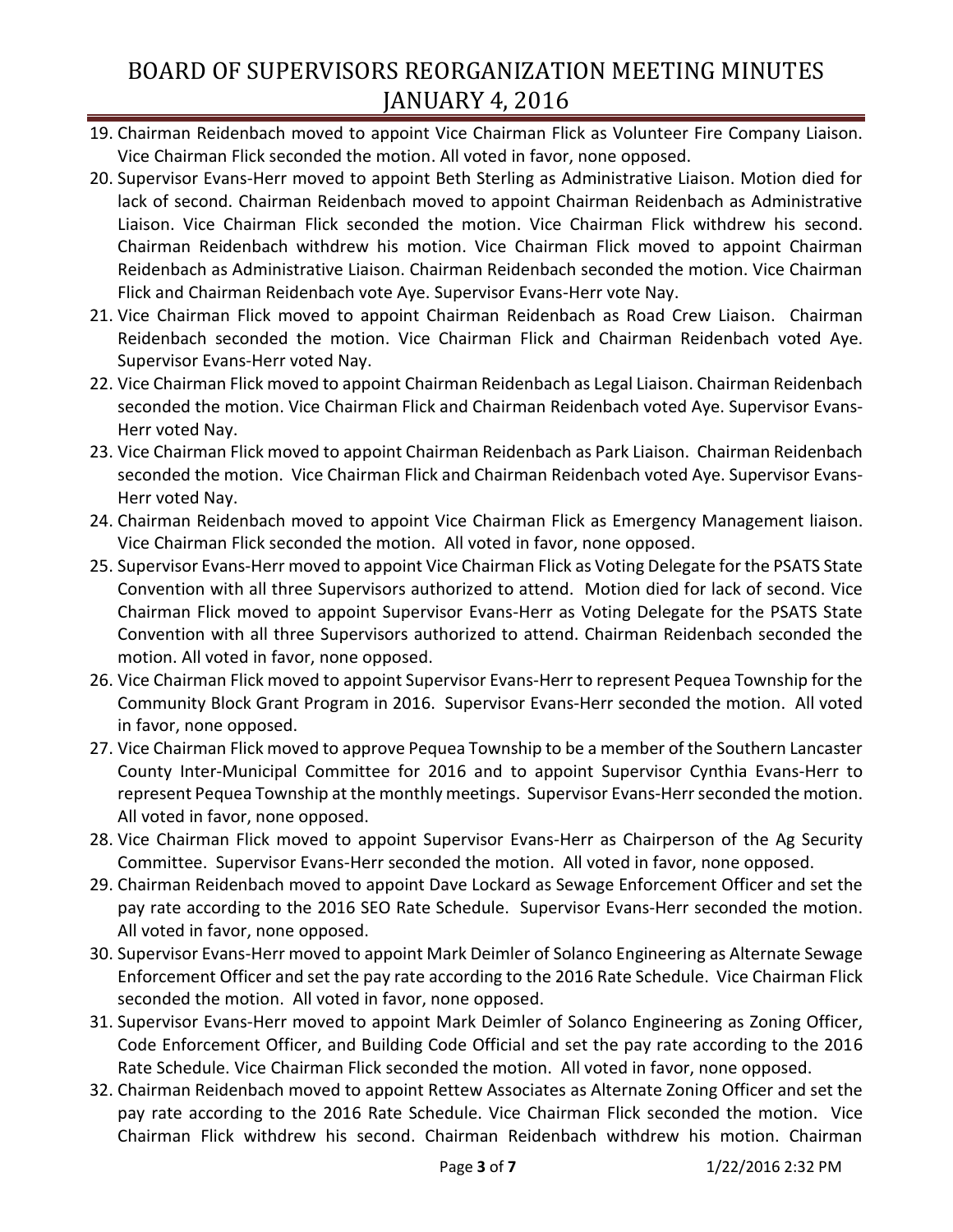Reidenbach moved to appoint Rettew and Melissa Kelly as Alternate Zoning Officer and set the pay rate according to the 2016 Rate Schedule. Vice Chairman Flick seconded the motion. Vice Chairman Flick withdrew his second. Chairman Reidenbach withdrew his motion. Chairman Reidenbach moved to appoint Melissa Kelly and Rettew as Alternate Zoning Officer and set the pay rate according to the 2016 Rate Schedule with a qualifier that we receive a letter specifically stating an interest from Rettew in being appointed as an Alternate Zoning Officer. Vice Chairman Flick seconded the motion. All voted in favor, none opposed.

- 33. Chairman Reidenbach moved to appoint Neil Freidly to the Pequea Township Planning Commission for a four-year term ending January 2020. Vice Chairman Flick seconded the motion. All voted in favor, none opposed.
- 34. Chairman Reidenbach moved to adopt **Resolution No. 429-2016** to appoint Mark S. Meyer to the Zoning Hearing Board for a five-year term to expire January 2021 and appoint Constantine Kontanis as Alternate to the Zoning Hearing Board for the three year term to expire January 2019. Supervisor Evans-Herr seconded the motion. All voted in favor, none opposed.
- 35. Chairman Reidenbach moved to set the Zoning Hearing Board members rate of pay at \$40.00 per meeting. Supervisor Evans-Herr seconded the motion. All voted in favor, none opposed.
- 36. Chairman Reidenbach moved to appoint Darren Huegel as Chairperson of the Vacancy Committee for 2016. Vice Chairman Flick seconded the motion. Chairman Reidenbach and Vice Chairman Flick voted Aye. Supervisor Evans-Herr voted Nay.
- 37. Chairman Reidenbach moved to appoint Nikolaus & Hohenadel as Solicitor for all general purposes. Vice-Chairman Flick seconded the motion. Chairman Reidenbach and Vice Chairman Flick voted Aye. Supervisor Evans-Herr voted Nay.
- 38. Chairman Reidenbach moved to appoint Solanco Engineering, LLC as Engineer for all general purposes and set the pay rate according to the 2016 Rate Schedule. Vice Chairman Flick seconded the motion. All voted in favor, none opposed.
- 39. Chairman Reidenbach moved to appoint Rettew as Alternate Engineer, and set the pay rate according to the 2016 Rate Schedule, and authorize to sign the Professional Services Agreement. Supervisor Evans-Herr seconded the motion. All voted in favor, none opposed.
- 40. Chairman Reidenbach moved to appoint Anthony Williams as Emergency Management Coordinator. Vice Chairman Flick seconded the motion. All voted in favor, none opposed.
- 41. Chairman Reidenbach moved to appoint Mike Hall as Deputy Emergency Management Coordinator. Supervisor Evans-Herr seconded the motion. All voted in favor, none opposed.
- 42. Chairman Reidenbach moved to appoint Bill Birchall as Assistant Emergency Management Coordinator. Vice Chairman Flick seconded the motion. All voted in favor, none opposed.
- 43. Chairman Reidenbach moved to appoint Kara Kalupson as Stormwater Coordinator. Vice Chairman Flick seconded the motion. Chairman Reidenbach and Vice Chairman Flick voted Aye. Supervisor Evans-Herr voted Nay.

## **MUNICIPAL REPRESENTATIVES TO 272 STUDY ADVISORY COMMITTEE**

Chairman Reidenbach moved to appoint Vice Chairman Flick and Rick Harvey to serve as municipal representative to the 272 Study Advisory Committee for year 2016. Supervisor Evans-Herr seconded the motion. All voted in favor, none opposed.

## **COLLECT TAXES FOR 2016**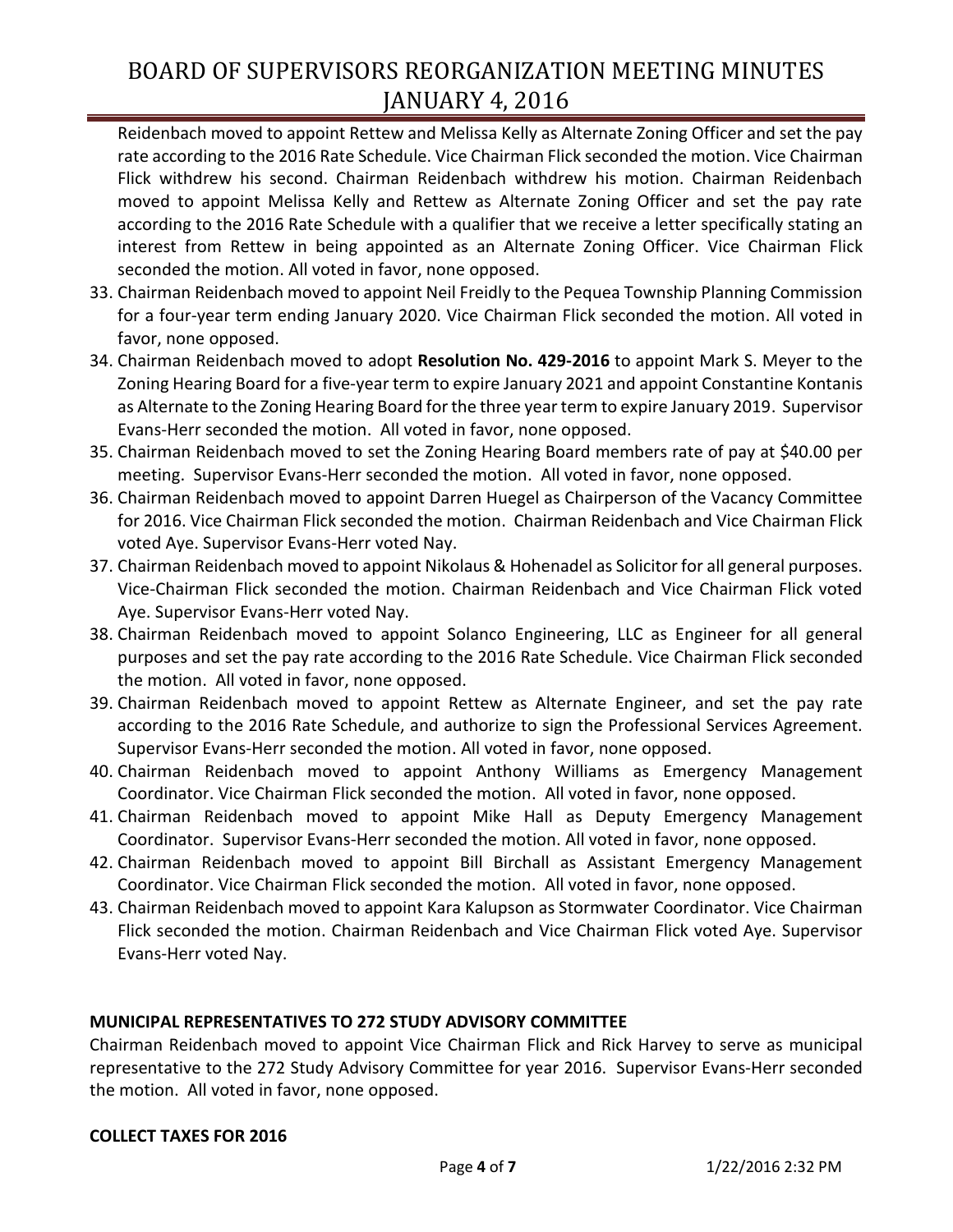Chairman Reidenbach moved to appoint the County of Lancaster to fill the vacancy of Tax Collector to collect the real estate tax for Pequea Township for the year 2016. Vice Chairman Flick seconded the motion. All voted in favor, none opposed.

#### **APPOINTMENT OF CPA**

Chairman Reidenbach moved to adopt **Resolution No. 430-2016** to appoint Bertz, Hess & Co., LLP to audit the accounts of the Township of Pequea for the year ending 12/31/2015. Vice Chairman Flick seconded the motion. All voted in favor, none opposed.

### **APPOINTMENT OF INSPECTION AGENCIES**

Chairman Reidenbach moved to appoint Pete Kingsley of Commonwealth Code Inspection Services, Inc. and Jason Stevens of Code Administrators Inc. as the UCC (Unified Construction Code) Inspection Agencies for the year 2016. Supervisor Evans-Herr seconded the motion. All voted in favor, none opposed. This motion was retracted after public comment from Richard Jones.

#### **SETTING FEES FOR 2016**

The purpose of this Resolution is to organize the Township Administrative Fees into one Resolution to be reviewed and set on a yearly basis. This covers fees from pavilion rental to sewage and zoning. Chairman Reidenbach moved to adopt **Resolution No. 431-2016** setting township fees for 2016, with an addition of a change in the fees to read non-sufficient funds for checks returned at \$36.00. Supervisor Evans-Herr seconded the motion. All voted in favor, none opposed.

#### **PUBLIC COMMENTS:**

**Items on the agenda –** Richard Jones of 34 Whipperwill Drive – Mr. Jones spoke about his company, Innovated Inspection Services and his desire to be considered an appointee on the list of current appointees. He stated his rates are about twenty percent cheaper than most of the other agencies as they don't have administrative costs.

Chairman Reidenbach moved to retract the motion made and passed on the appointment of inspection agencies for Pequea Township. Supervisor Evans-Herr rescinded her second. Chairman Reidenbach withdrew his motion. Chairman Reidenbach moved to appoint Innovated Inspection Services, Pete Kingsley of Commonwealth Code Inspection Services, Inc. or Jason Stevens of Code Administrators Inc. as the UCC (Unified Construction Code) Inspection Agencies for the year 2016. Supervisor Evans-Herr seconded the motion. All voted in favor, none opposed.

Earl Haughton – 339 Pleasant View Drive Willow Street – Mr. Haughton said he and Tim Weaver spent a lot of time at Silver Mine Park. They were on the Park Board and the Flagpole Memorial Committee. Mr. Haughton said he recalled asking Mr. Reidenbach a question some time ago, about the park and Mr. Reidenbach said he didn't want to have anything to do with the park at that time. Mr. Haughton asked Mr. Reidenbach what his responsibilities were going to be as park liaison, Chairman Reidenbach said he will find out now that he is appointed to this position.

Heddy Haughton – 339 Pleasant View Drive Willow Street – Ms. Heddy said she doesn't come to many township meetings and doesn't believe she will attend any more meetings. She stated the board needs to work together, listen to each other and be respectful.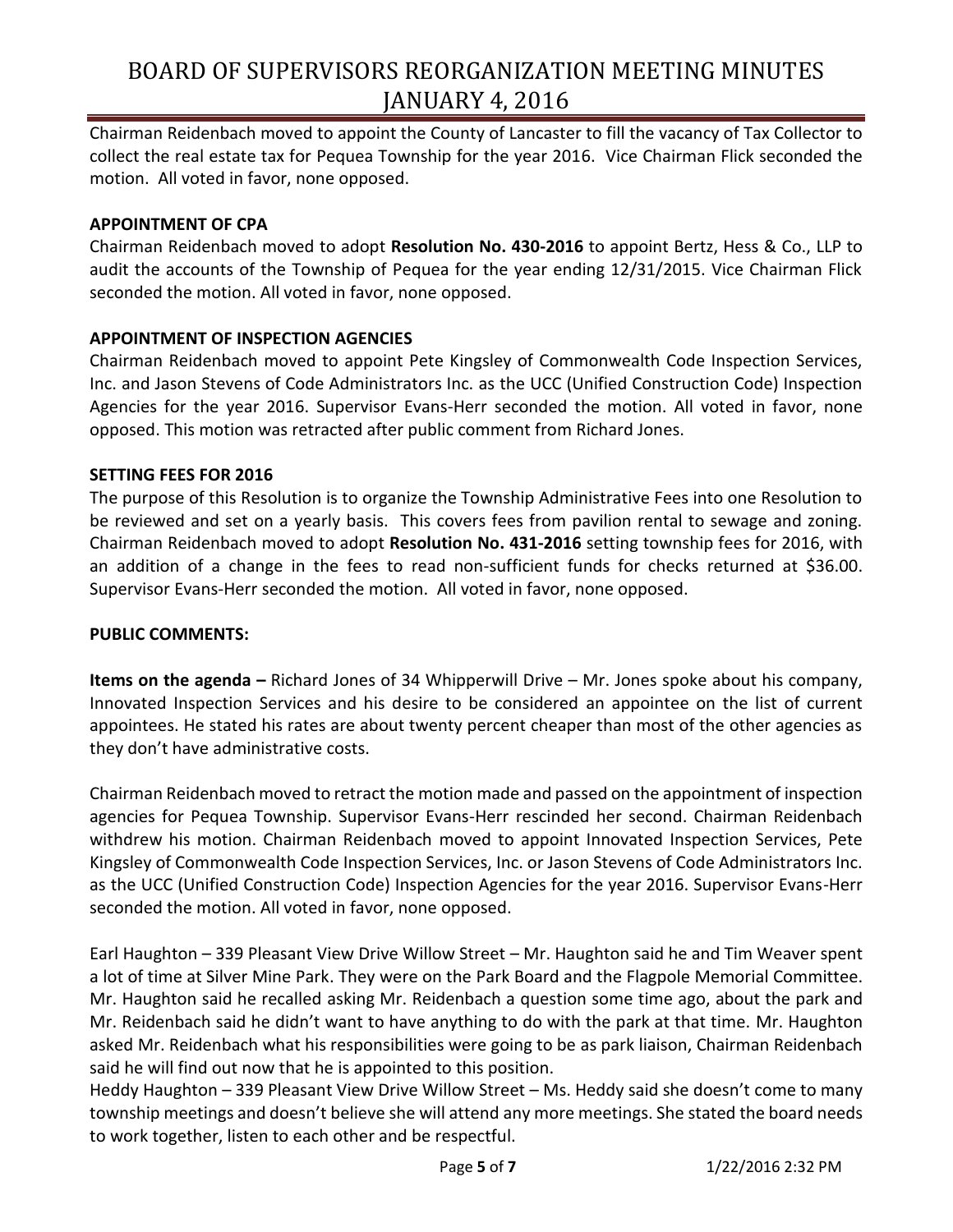Tim Weaver – 722 Baumgardner Road Lancaster – He said he saw a lot of improvement at this evenings meeting but feels they still have a long way to go.

**Items not on the agenda –** Ken Adams – Cobblestone Drive Willow Street – Mr. Adams thanked the board for volunteering their time as board members for Pequea Township. He went on to say how much he disliked the quarreling that took place during past board meetings and would like it to stop. He thinks the members should address each other like adults and he believes you can stand your ground when voting on topics that one might oppose but it should be done with respect. Mr. Adams is greatly opposed to hiring a township manager. He thinks the employees should be given a chance to do their jobs without creating another position that will cost the township more money. He also said that he learned years ago from participating on a board that once a vote passes and you lose, you have to get over it and go with the majority. He believes there is too much reference from the past and he hopes the board will get over the petty fighting.

Chairman Reidenbach moved to end the Organization meeting. Supervisor Evans-Herr seconded the motion. All voted in favor, none opposed. 8:27 P.M.

### **NEW BUSINESS:**

Roadmaster Bruce Frymyer opened the road project discussion by explaining a change in work he had planned for Bauer Avenue. He was informed by the school district that this roadway will not have bus traffic, therefore he does not see a need to tear up the entire road and start from scratch. He said coldin-place recycling is sufficient for this road. He also said combining the projects will increase the square yards and will reduce the cost of the overall project.

- 1. Chairman Reidenbach moved to authorize the roadmaster and secretary to advertise the Seal Coat for Benedict Road. Supervisor Evans-Herr seconded the motion. All voted in favor, none opposed.
- 2. Chairman Reidenbach moved to authorize the roadmaster and secretary to advertise the Cold-In-Place and Wearing for West Boehms Road, Deerfield Road and Bauer Avenue. Vice Chairman Flick seconded the motion. All voted in favor, none opposed.
- 3. Chairman Reidenbach moved to authorize the roadmaster and secretary for the 3" Leveling for Silver Mine Road and Carol Lynn Drive. Vice Chairman Flick seconded the motion. Chairman Reidenbach and Vice Chairman Flick voted Aye. Supervisor Evans-Herr voted Nay
- 4. Chairman Reidenbach moved to authorize the roadmaster and secretary to advertise the Cold-In-Place and Wearing for West Boehms Road, Deerfield Road and Bauer Avenue. Vice Chairman Flick seconded the motion. All voted in favor, none opposed.
- 5. Chairman Reidenbach moved to authorize the roadmaster and secretary to advertise the Cold-In-Place and Wearing for West Boehms Road, Deerfield Road and Bauer Avenue. Vice Chairman Flick seconded the motion. All voted in favor, none opposed.
- 6. Chairman Reidenbach moved to authorize the roadmaster and secretary for the 3" Leveling for Silver Mine Road and Carol Lynn Drive. Vice Chairman Flick seconded the motion. Chairman Reidenbach and Vice Chairman Flick voted Aye. Supervisor Evans-Herr voted Nay
- 7. Chairman Reidenbach moved to approve **Resolution No. 432- 2016** to allow an escalator clause for bituminous material to be included as part of the proposals (PDOT, Publication 408/Section 110.04). Vice Chairman Flick seconded the motion. All voted in favor, none opposed.